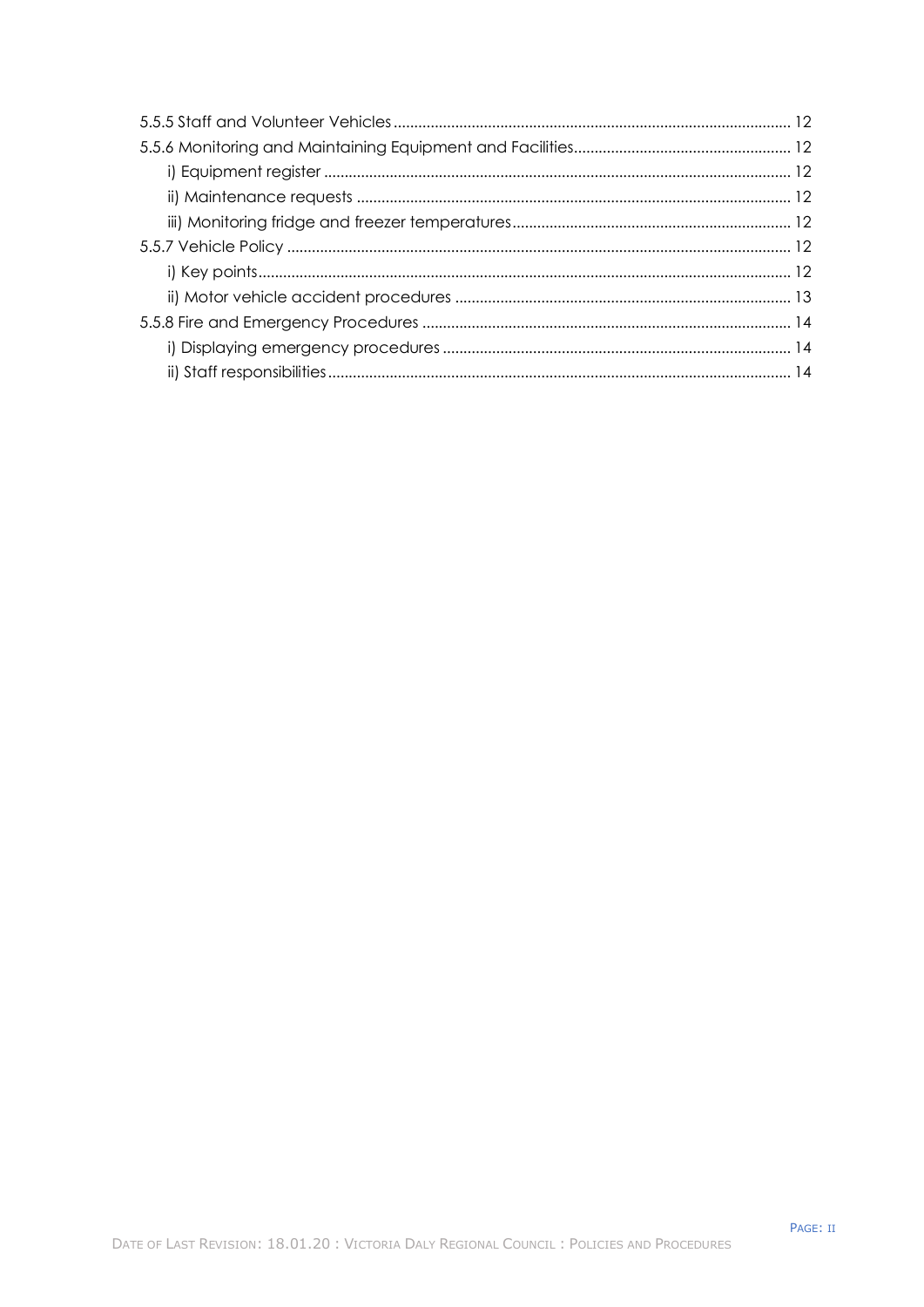# <span id="page-2-0"></span>5.1: OVERVIEW

### <span id="page-2-1"></span>5.1.1 CONSUMER OUTCOME<sup>1</sup>

*"I feel I belong and I am safe and comfortable in Acorn Home Care's service environment."*

#### <span id="page-2-2"></span>5.1.2 ORGANISATION STATEMENT<sup>2</sup>

Acorn Home Care provides a safe and comfortable service environment that promotes the consumer's independence, function and enjoyment.

# <span id="page-2-3"></span>5.1.3 OUR POLICY<sup>3</sup>

Acorn Home Care is committed to:

- A welcoming and easy to understand service environment that optimises each consumer's sense of belonging, independence, interaction and function
- A service environment that is:
	- o Safe, clean, well maintained and comfortable
	- Enables consumers to move freely both indoors and out
- Furniture, fittings and equipment that are safe, clean, well-maintained and suitable for the consumer
- Ensuring a safe environment in the delivery of services in the consumer's home and any other venues outside of our facilities4.

#### <span id="page-2-4"></span>5.1.4 RESPONSIBILITIES

- Management, with input from relevant stakeholders, develops, maintains, promotes and monitors processes and procedures that ensure the provision of safe and quality care and services
- Staff follow policies and procedures, participate in development opportunities, promote a culture of safe, inclusive and quality care and services and support consumers in the planning, delivery and evaluation of care and services
- Consumers and/or their representatives participate in the planning, delivery and evaluation of care and services and if they feel hindered or unsupported to do so provide feedback to management.

# <span id="page-2-5"></span>5.1.5 MONITORING PHYSICAL RESOURCES PROCESSES

Processes and systems to ensure the safety of physical resources are regularly audited as part of our audit program, and staff, consumers and other stakeholders are encouraged to provide

 $\mathbf{1}$ <sup>1</sup> Australian Government Department of Health Standard 5: Organisation's Service Environment Aged Care Quality Standards June 2018. Note that the Standard specifies the service environment as the service provider's facilities, not the consumer's home or other venues where services are delivered

<sup>2</sup> Ibid

<sup>3</sup> Based on the requirements for Standard 5: Organisation's Service Environment Aged Care Quality Standards June 2018

<sup>4</sup> In addition to the requirements of this Standard we also try to ensure the safety of our support staff and consumers in the consumer's home and other venues that services are delivered. See 5.4 Safety in the Home and Other Venues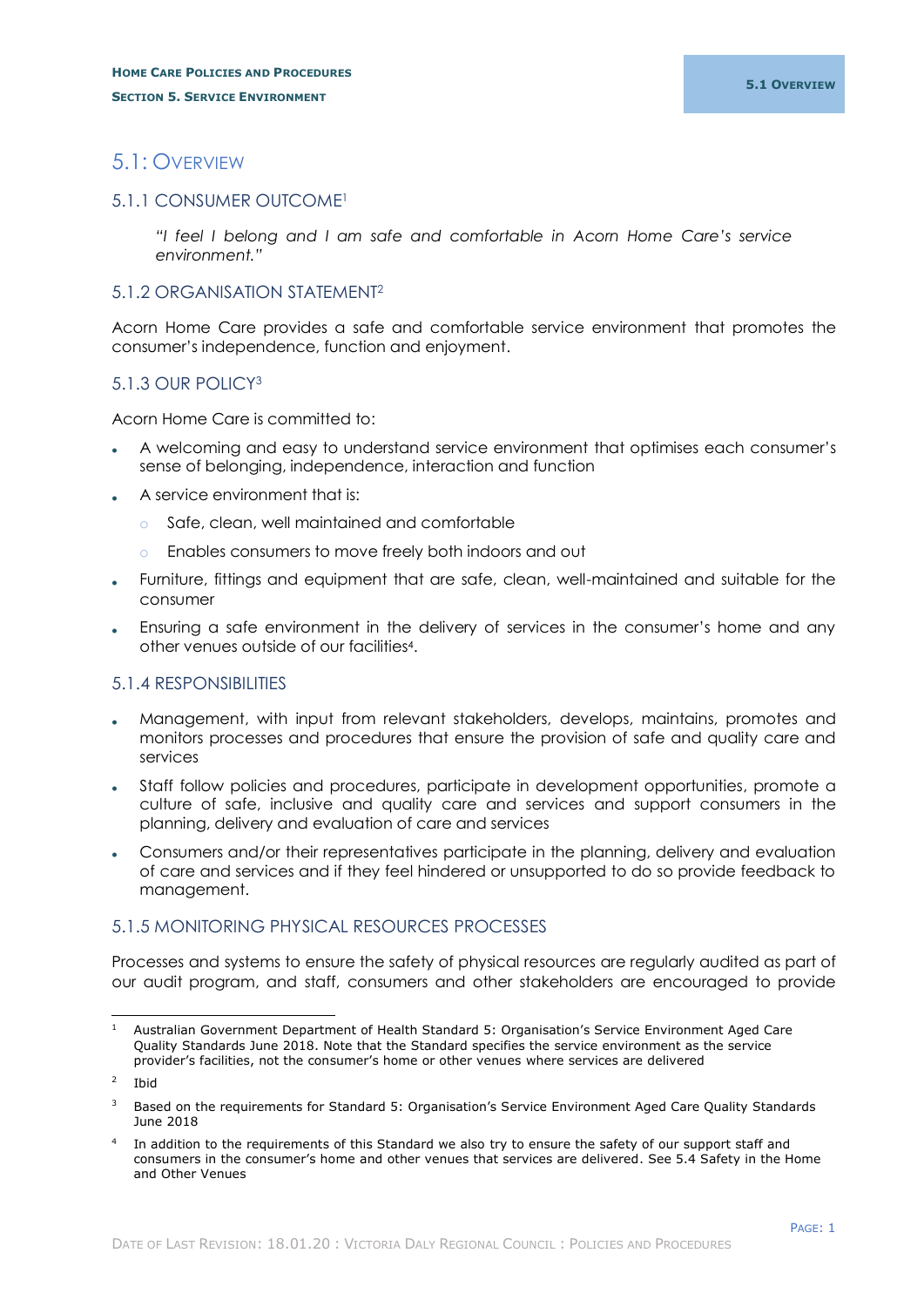ongoing feedback on issues and areas where improvements can be made (see 8.3.5 Corporate Calendar and 8.9 Continuous Improvement).

#### <span id="page-3-0"></span>5.1.6 REFERENCES

- Australian Government Australian Aged Care Quality Agency *Aged Care Quality Standards Draft Guidance - Full suite* 201*8*
- Australian Government CHSP Grant Agreement including the Commonwealth Standard Grant Conditions and the Supplementary Terms Effective as of 1 July 2018
- Australian Government Department of Health *Aged Care Quality Standards June* 2018
- Australian Government Department of Health Commonwealth Home Support Programme Program Manual 2018
- Australian Government Department of Health *Home Care Packages Program Operational Manual* December 2015
- Government of Western Australia Department of Mines, Industry, Regulation and Safety *Occupational Safety and Health Act 1984* and *Occupational Safety and Health Regulations 1996*
- Safe Work Australia.gov.au.

#### <span id="page-3-1"></span>5.1.7 DEFINITIONS

- **1.** Consumer refers to the consumer and their guardian and/or their representatives nominated by them
- **2.** Support Worker refers to unregulated healthcare workers.
- **3.** Support Staff refers to all staff involved in delivering services and care to consumers.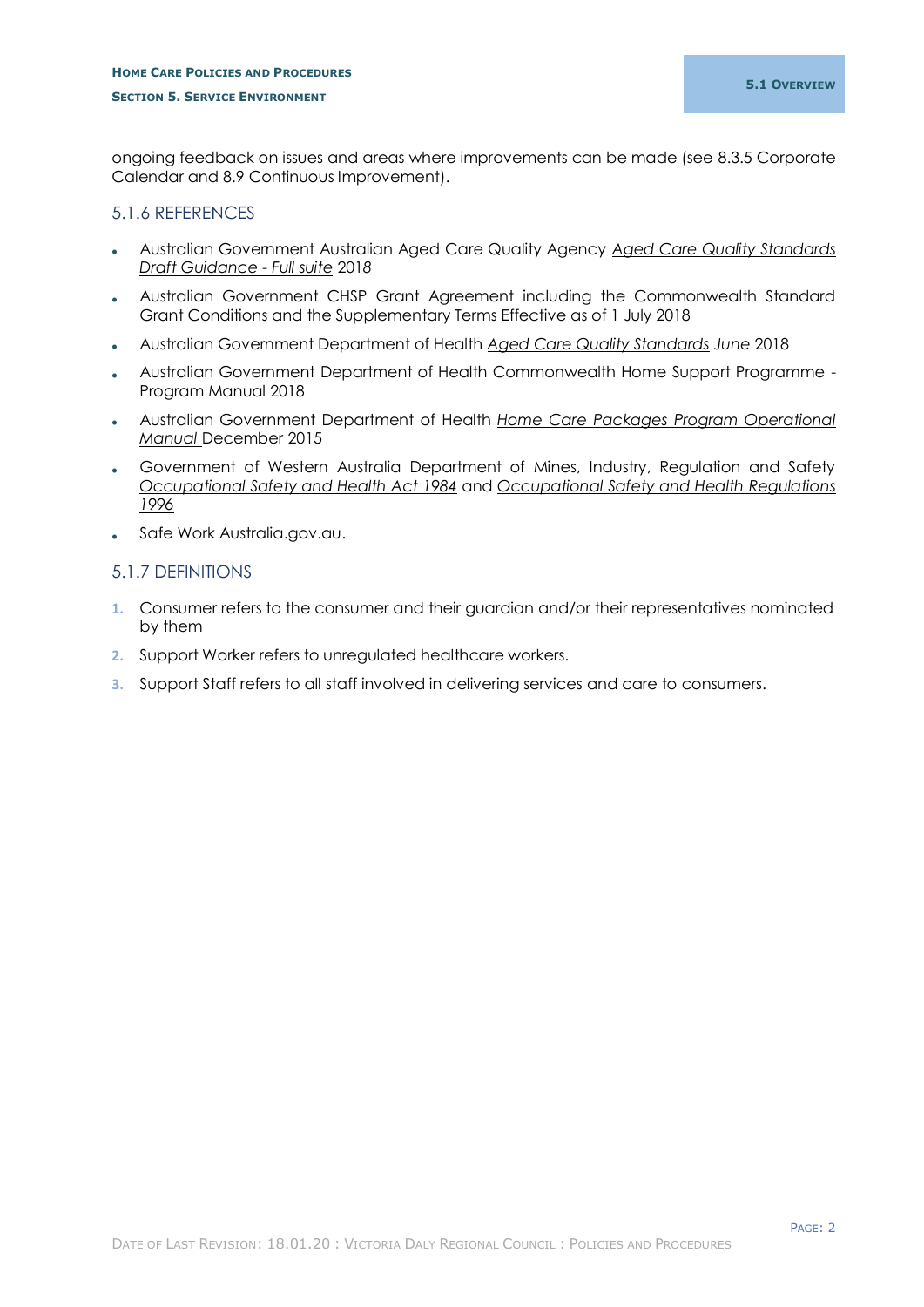# <span id="page-4-0"></span>5.2 A WELCOMING ENVIRONMENT FOR CONSUMERS

Acorn Home Care's service environment has been designed with input from consumers, staff and other design professionals to ensure it is welcoming and safe.

# <span id="page-4-1"></span>5.2.1 ENTRY

The external area outside our entry has a wheelchair friendly paved entry path with a rail on one side and is surrounded by sensory garden beds on each side with paths for walking and benches for sitting. There are also edible plants in tanks that consumers are encouraged to help maintain and use.

Sliding doors are installed for ease of access and egress. Reception is located to one side of the door and has an open counter to improve access and to facilitate interaction between staff and consumers.

Reception staff greet consumers and provide a level of interaction that is genuine but allows them to conduct their work.

Floors are carpeted to prevent slips and to contribute to a warm welcoming environment. Different color carpeting is utilised to show clearly the walking areas which lead to the day centres and main office area. Comfortable couches which are easy to get into and out of, and a range of chairs to cater for different consumer needs, are provided with small tables that are easily moved allowing consumers to move items to meet their requirements. Where possible views outside are maximised.

Lighting is appropriate for reading and lamps are also available along with a collection of small and large print books that can be borrowed by consumers. Additionally, we maintain prints of flags and welcome signs that represent all the countries represented by our consumers. Information relevant to services is presented in large print and is displayed in one area called the 'Information Corner'. This includes posters, booklets, brochures and audio/visual information. A large notice board is available and contains consumer and organisation information relevant to our consumers.

Chilled water is available through a simple to operate fountain. Coffee and tea can be made in the adjacent day centre and taken in the reception area. Toilets are also available in the reception area.

The whole centre is airconditioned and the temperature maintained at a temperature comfortable to most people. Consumers are encouraged to provide feedback on the temperature and on any other aspects of the entry area.

# <span id="page-4-2"></span>5.2.2 DAY CENTRES

The day centre rooms are clearly marked and easily accessed off the main walkway and are furnished with movable but comfortable tables and chairs as well as couches. Tables can be moved to support small groups with different needs or preferences and the centre is large enough for different groups to undertake different activities. Consumers who do not wish to participate in activities are welcome to sit and watch or do as they prefer; however, staff provide gentle persuasion to involve people.

Water and hot drinks are available and, with reference to wellness and reablement, consumers who can, are encouraged to make their own. Similarly, with lunches, consumers are encouraged to serve themselves but those who cannot are assisted as required. At tea times and lunch times consumers may eat where they like and with whom they prefer though staff work to ensure no one is left feeling isolated. Consumers who have specific dietary or fluid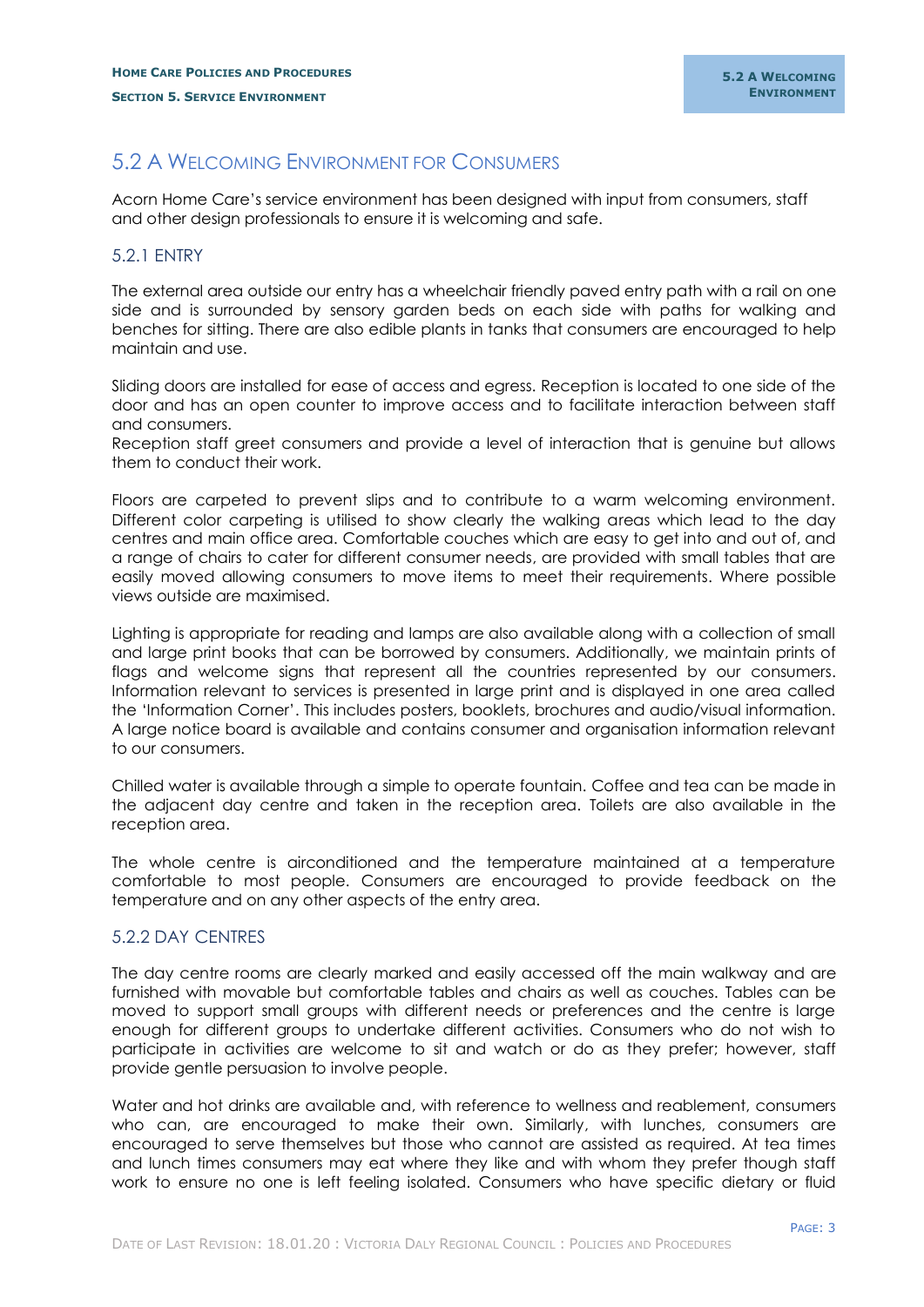requirements are provided with suitable meals and drinks and are supervised as necessary. The consumers care plan outlines their dietary requirements as necessary.

# <span id="page-5-0"></span>5.2.3 SPECIAL NEEDS CONSUMERS

Doorways and walkways, both internally and externally, are wheelchair friendly and obstaclefree for people in wheelchairs or with walking aids. Good visual access is provided for people who may be uncertain of where they are such as people with cognitive impairment or people with failing sight. An accessible toilet is available.

### <span id="page-5-1"></span>5.2.4 CONSUMER INPUT ON ENVIRONMENT

As well as encouraging consumers to provide ongoing input to staff or through feedback or complaints processes, we hold a monthly morning tea with consumers to talk about how the service can be improved to better meet their needs. The environment of the service is specifically addressed (see 8.9.7 Other Continuous Improvement Information Sources/ii) Consumer meetings).

# <span id="page-5-2"></span>5.2.5 MAINTAINING THE ENVIRONMENT

All Acorn Home Care staff monitor the consumer areas for cleanliness and tidiness and address immediately any concerns they see. Staff also do daily cleaning as required and a major clean of all areas once a week. The contract gardeners do weekly garden maintenance and staff do daily sweeps and tidy-ups as required.

As noted in 5.3 A Safe Environment, safety audits are conducted regularly, hazards are identified and dealt with immediately, incidents are reported and reviewed to minimise a re-occurrence. Consumers are also encouraged to report to staff anything they feel is unsafe or is not appropriate.

(See 2.6.7 Environmental Controls in 2.6 Infection Control for details on cleaning practices in Acorn Home Care.)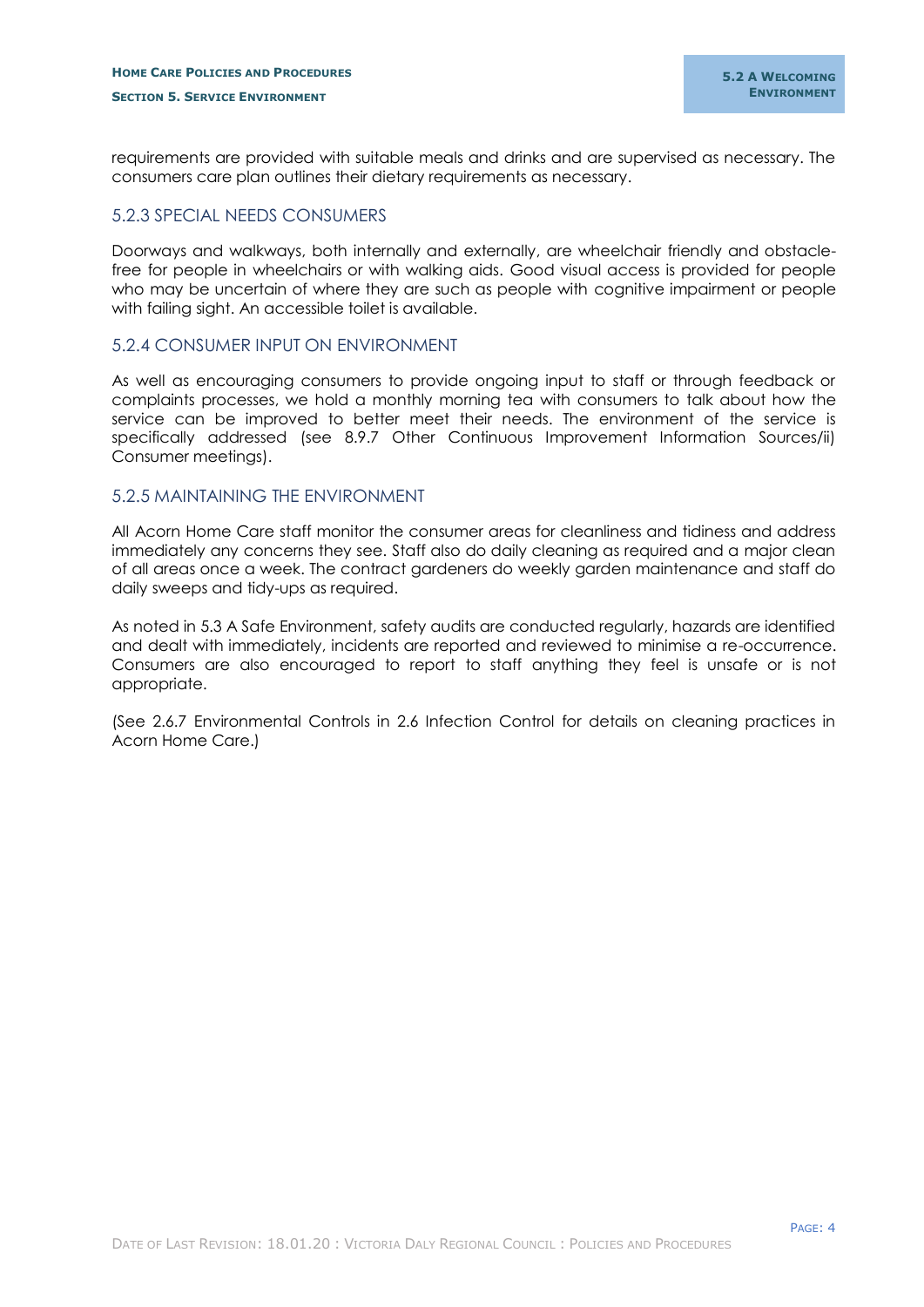# <span id="page-6-0"></span>5.3 A SAFE ENVIRONMENT

# <span id="page-6-1"></span>5.3.1 COMMITMENT TO SAFETY

Acorn Home Care ensures that a safe and healthy workplace is provided for consumers (as well as staff and volunteers) and that all services in our facilities are provided in a safe environment in line with Work Health and Safety (WHS) requirements<sup>5</sup> and our duty of care to consumers, staff and volunteers, through:

- Ensuring the working environment meets regulatory requirements (see 8.8 Regulatory Compliance)
- Providing training to staff (induction and ongoing) on the need to ensure the safety of consumers and themselves (for key points see 7.4.3 Staff Education and Training/ii) Mandatory training)
- Ongoing audits of our facilities (see below 5.3.2 Facilities Inspections and Safety Audits)
- The use and follow up of accident/incident/hazard forms (see below 5.3.3 Accidents, Incidents and Hazards)
- Ensuring the safety of special needs consumers (see 1.3.7 Consumers with Special Needs/iv) Ensuring the safety of special needs consumers)
- Inviting feedback from consumers (see 8.9.6 Continuous Improvement Forms)
- Infection prevention and control (see 2.6 Infection Control)
- Staff are trained in first aid (see below 5.3.4 First Aid and Emergencies/i) First aid)
- Regular maintenance and servicing of equipment and vehicles, as appropriate or recommended by the manufacturers (see 5.5.6 Monitoring and Maintaining Equipment and Facilities)
- Regular fire and evacuation training (see 5.5.8 Fire and Emergency Procedures)
- Monitoring of food storage equipment including temperatures of fridges and freezers (see 5.5.6 Monitoring and Maintaining Equipment and Facilities)
- Ongoing audits and continuous improvement of our processes and procedures (see 8.9.7 Other Continuous Improvement Information Sources). 6

# <span id="page-6-2"></span>5.3.2 FACILITIES INSPECTIONS AND SAFETY AUDITS

A safety audit is completed for the Centre, Meals on Wheels kitchen and the office every six months using the Safety Audit Facilities form for each facility. The audit is conducted by staff who have completed the external OHS Representatives course.

Completed audit forms are forwarded to the appropriate Team Leader for review and identification of immediate maintenance issues.

(See 8.9.7 Other Continuous Improvement Information/iv) Safety audits, for the process for dealing with the Reports.)

-

<sup>5</sup> Government of Western Australia Department of Mines, Industry, Regulation and Safety Occupational Safety and Health Act 1984 and Occupational Safety and Health Regulations 1996

<sup>&</sup>lt;sup>6</sup> See also Safe Work Australia.gov.au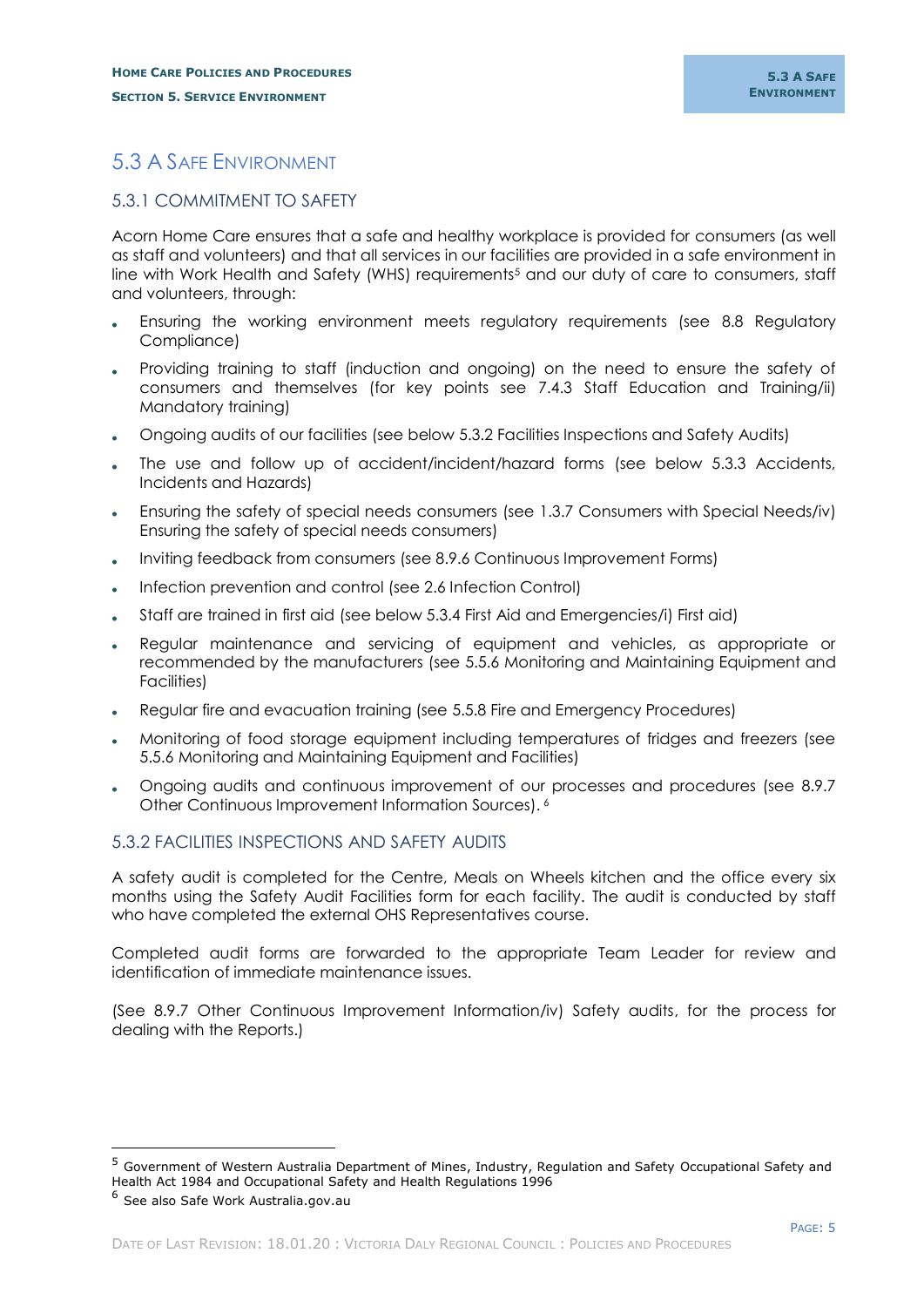# <span id="page-7-0"></span>5.3.3 ACCIDENTS, INCIDENTS AND HAZARDS

Accidents, however minor, and near-miss accidents and other incidents that posed or could have posed a threat to the safety of staff, consumers or any other person, are reported on a Staff Accident Incident Report or an Adverse Event Report (for consumers).

(See 8.9.6 Continuous Improvement Forms. The process for dealing with report forms is described under each form.)

Staff are trained to identify and report health or safety hazards in our premises or facilities or in the consumer's home or external venues. These are reported on a Hazard Report. Completed accident, incident and hazard reports are forwarded to the relevant Coordinator who carries out (or delegates) any immediate action required.

(See 8.9.6 Continuous Improvement Forms. The process for dealing with report forms is described under each form. See also 8.9.7 Other Continuous Improvement Information/iv) Safety audits, 5.4.2 Home Safety Audits and 5.4.3 Safety Audits External Venues.)

# <span id="page-7-1"></span>5.3.4 FIRST AID AND EMERGENCIES

#### <span id="page-7-2"></span>i) First aid

Staff are encouraged to complete first aid training; all Team Leaders have Senior First Aid Certificates and other staff can apply for funding to achieve their First Aid Certificate.

A first aid kit is maintained in the office, the Day Centre, the Meals kitchen and in the transport vehicles. They are checked each month by the Clerical Assistant and items replenished as necessary.

#### <span id="page-7-3"></span>ii) Emergencies

All staff receive training on what to do in the event of an emergency. This includes making them aware of the Emergency Manuals which stipulate what to do in the event of fire, flood and threats. Emergency Manuals are distributed throughout our facilities and are clearly visible and accessible.

In the event of a consumer suffering a medical emergency staff:

- Check the immediate area for signs of danger and remove or minimise if safe to do so
- Do not move the person unless they are exposed to a life-threatening situation
- Ring an ambulance on 000. If unsure if one is required, ring anyway and they will advise you
- Notify a senior staff person
- Stay with the person and administer first aid (if trained to do so) until assistance arrives
- Follow the instructions of Emergency Services or First Aid personnel.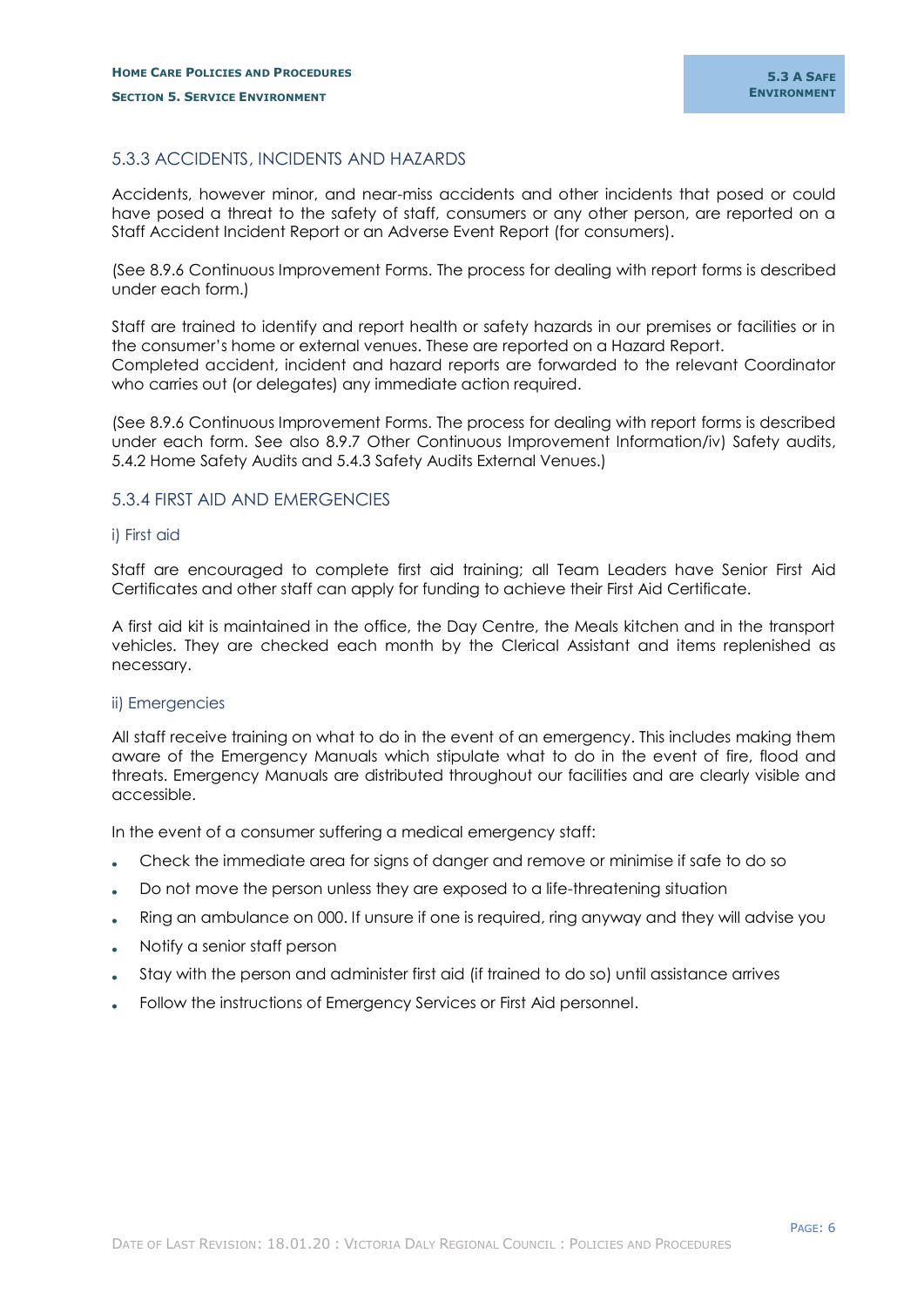# <span id="page-8-0"></span>5.4 SAFETY IN THE HOME AND OTHER VENUES

# <span id="page-8-1"></span>5.4.1 OVERVIEW

#### <span id="page-8-2"></span>i) Role of the consumer

In addition to ensuring safety in our facilities, and as far as is practicable, we try to ensure safety in the consumer's home by requesting consumers to:

- Participate in a safety audit of their home prior to the delivery of support commensurate with assistance and/or negotiation with them to improve unsafe areas (see 8.9.7 Other Continuous Improvement Information/iv) Safety Audits)
- Obtain safe chemicals and limiting support staff to using these a description of acceptable chemicals is included in the Consumer Handbook
- Obtain safe equipment such as vacuum cleaners or washing machines
- Not smoke in the home when support staff are there
- Secure any dogs/pets prior to the arrival of support staff.

#### <span id="page-8-3"></span>ii) Role of support staff

Support staff are aware of the following:

- Report any dangerous home and garden maintenance needs which the consumer is unable to do themselves such as accumulations of rubbish, broken and uneven paving, overhanging trees and shrubs
- Use correct transfer procedures and encourage the consumer to use prescribed walking aids and grab rails. If grab rails and ramps are needed, advise the Team Leader
- Maintain good posture while standing, sitting, driving, cleaning, carrying and moving objects in the home and practice good back care when assisting consumers
- Kitchens store sharp utensils and chemical cleaners and pesticides safely. Make sure the handles of pots and pans are not over a hot plate and are turned in. Use pot holders. Do not hang tea towels near a burner
- Bathrooms store razors, scissors etc. safely. Avoid use of electrical appliances in the bathroom. If used ensure they are switched off and unplugged after use. When turning on taps, put cold on first and off last. Check positioning of bathroom aids (grab rails, bath seats etc.) and if alterations or additional aids are needed report to the Team Leader
- Lighting ensure there is good lighting. Encourage use of high wattage and clear globes in dark areas
- Electrical appliances do not use any which have faulty connections or worn or frayed cords until repaired. Do not let extension cords obstruct walkways and do not place under mats or carpets
- Heaters should not be placed in busy areas or near combustible materials (curtains, lounges etc.). Use a fireguard. Do not move when alight. Electric blankets to be kept straight and flat and not to be used where there is a risk of incontinence.
- Floors dry after mopping and clean up spills as soon as possible. Never apply polish. Suggest non-slip backing on loose mats and move loose or frayed mats out of general walkway.

Support staff have access to an Adverse Event Report to record accidents or incidents and a Handover Report to record other issues or changes in condition to the Team Leader (this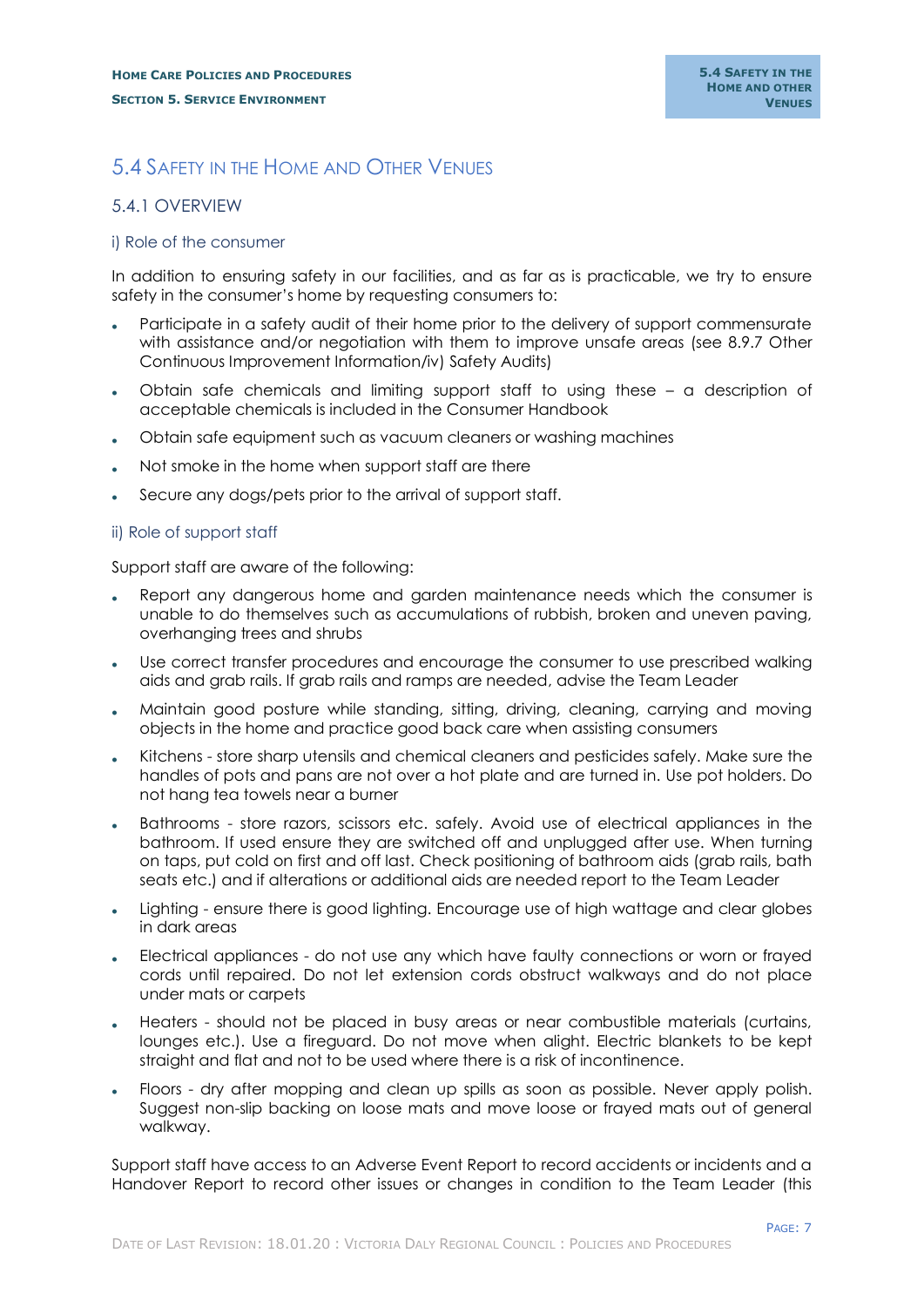document is shredded in the office once used). Support staff complete a Hazard Report to record health and safety hazards in consumers' homes, which are then actioned by the Team Leader.

Should an unsafe environment be evident, Support staff contact their supervisor for advice and assistance and should endeavour to control the risk until further action can be taken.

Information and training on all of the above is provided to support staff, as appropriate, immediately after recruitment and refresher training is provided annually.

All home support staff are also provided with portable RCDs to protect against electric shock.

(See also 8.9.6 Continuous Improvement Forms for details on processing report forms.)

### <span id="page-9-0"></span>5.4.2 HOME SAFETY AUDITS

Home Safety Audits are completed by the Consumer Care Coordinator or another delegated staff member who has appropriate training either at the time of assessment or prior to the provision of in-home services and at the annual review using a Home Safety Checklist.

If any safety issues are identified that cannot be attended to by the consumer before the first service delivery the Home Safety Checklist is referred to the Team Leader.

Any safety issues that can be attended to by us are referred to the Team Leader for implementation through inclusion in the support plan. Issues that require action by the consumer are negotiated with the consumer. These could include:

- The need for repairs to the home
- Removal of unsafe items
- The exclusion of support in relation to particular areas of the house
- The absence of home smoke alarms in a working condition
- The control of pets
- Smoking.

Where it is unsafe for support staff to enter the home the delivery of services may be delayed until the risks are controlled.

The process for dealing with the reports is described in 8.9 Continuous Improvement (see 8.9.7 Other Continuous Improvement Information/iv) Safety audits).

#### <span id="page-9-1"></span>5.4.3 SAFETY AUDITS EXTERNAL VENUES

A Safety Audit External Venue form is completed for all new venues used for consumer activities prior to the staging of the activity. The form is completed by a staff member involved in organising the activity. If any safety issues or risks are identified the Team Leader Social Support - Group or a Coordinator, as appropriate, is consulted as to whether the venue or facility should be used. The decision and reasons are recorded on the form.

The appropriate Team Leader ensures that safety audits for external venues are reviewed at least once a year. Completed Safety Audit External Venue forms are filed in the Venues file in the Day Centre.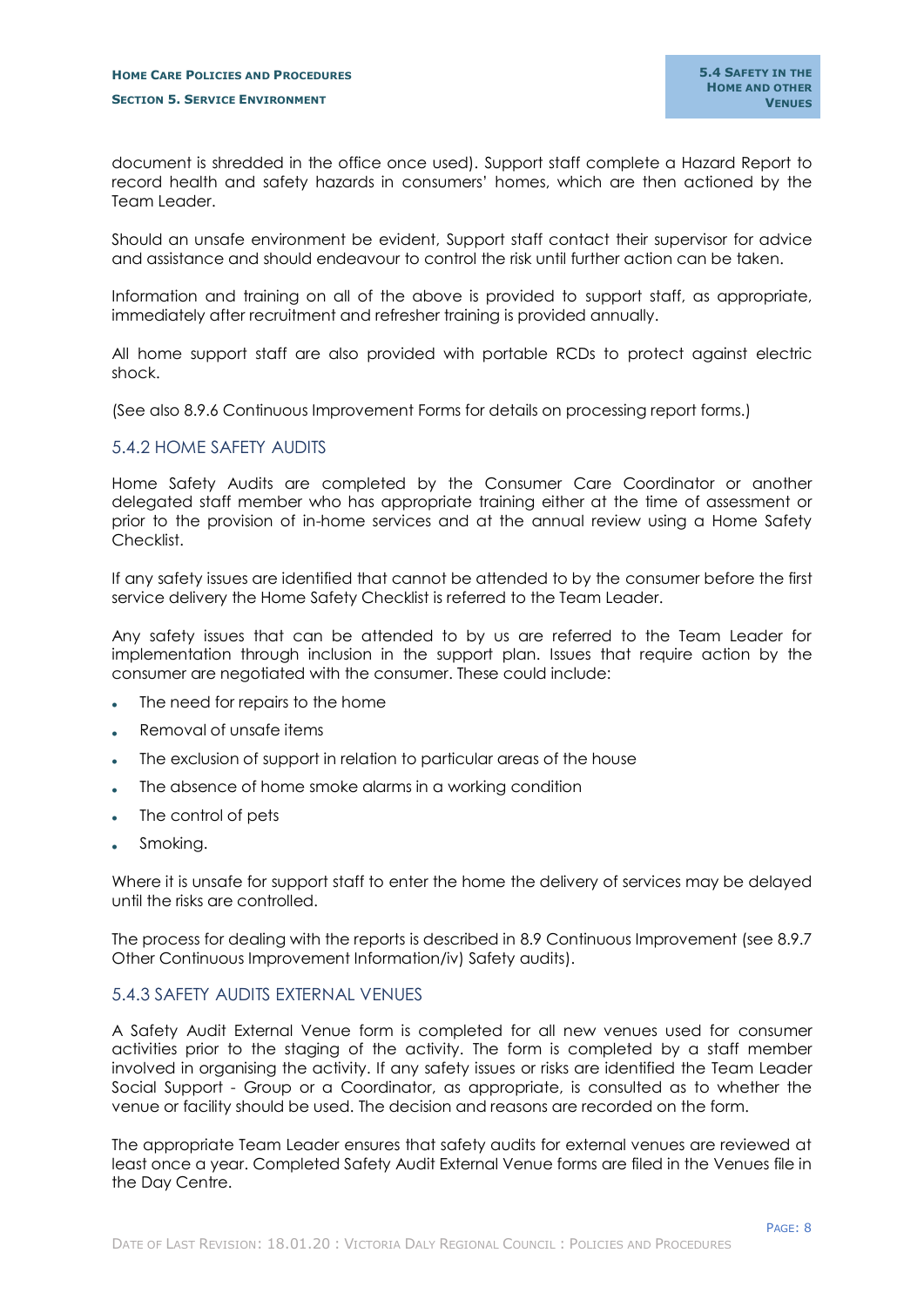**HOME CARE POLICIES AND PROCEDURES SECTION 5. SERVICE ENVIRONMENT**

PAGE: 9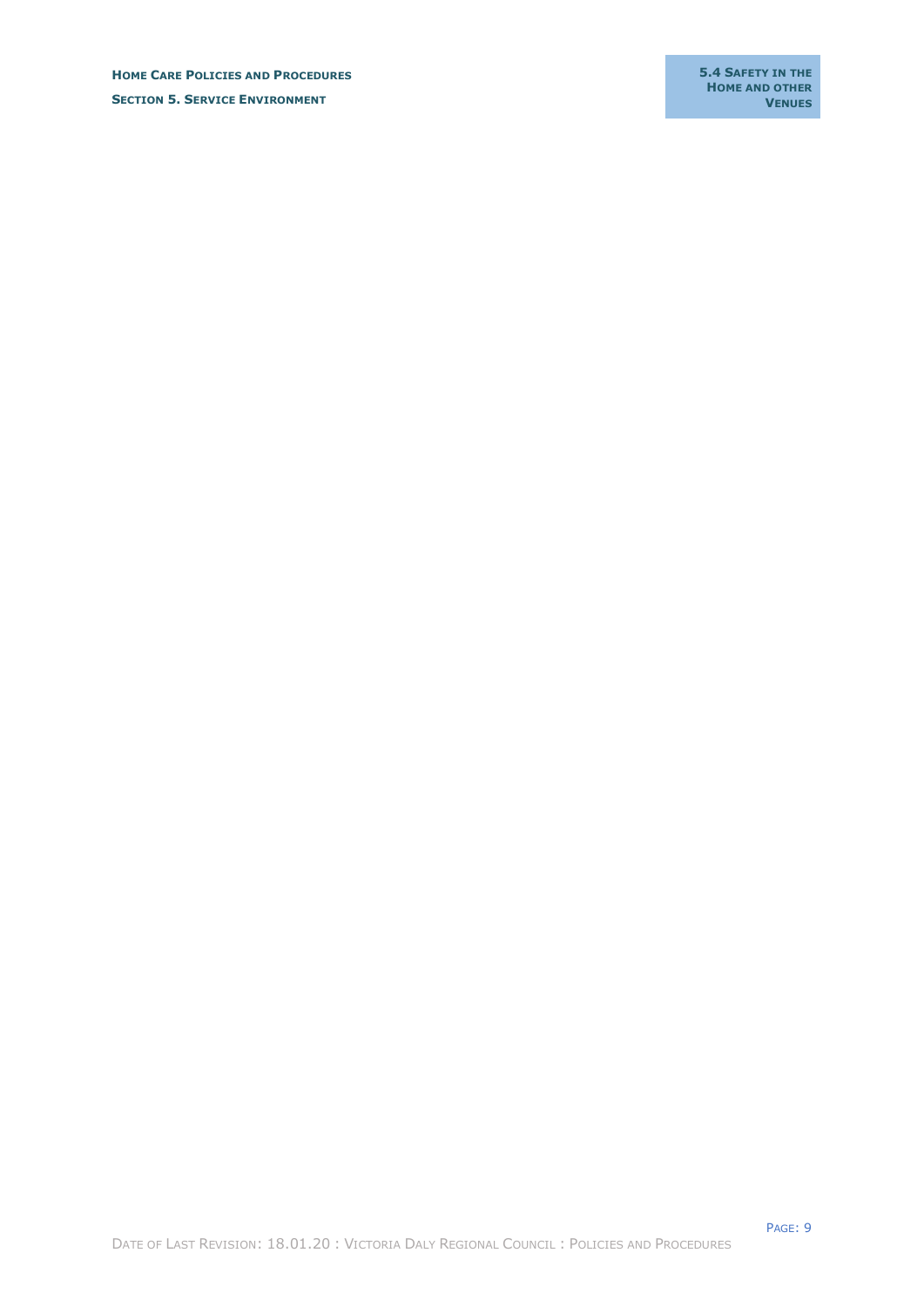# <span id="page-11-0"></span>5.5 ASSET MANAGEMENT

# <span id="page-11-1"></span>5.5.1 APPROVED SUPPLIERS AND EXTERNAL CONTRACTORS

To ensure the integrity and reliability of supplies Acorn Home Care maintain a list of approved suppliers, including contractors. Approved suppliers are selected and evaluated by the Manager on the following criteria:

- **Quality**
- **Reliability**
- **Timeliness**
- Backup support and service and
- Cost.

External suppliers and contractors provide an ABN number and, if appropriate, evidence of public liability, current workers' compensation insurance and Police Checks. These details are noted on the Approved Suppliers List that is kept by the Manager.

New suppliers are approved by the Manager before goods or services are purchased from them.

If Acorn Home Care contracts out any service delivery a Subcontracting/Brokerage Agreement is developed that specifies that the contractor will meet all relevant quality requirements under the Aged Care Quality Standards and that our organisation may request evidence of compliance or conduct on-site audits of relevant information.

#### <span id="page-11-2"></span>5.5.2 ASSET RECORDING

Acorn Home Care records in an Assets Register any items with a purchase price of \$3,000.00 or more. The assets register is maintained in Excel by the Administration Officer and includes:

- Item number
- A description of the goods, including brand and model (if appropriate)
- The supplier
- The Activity for which the asset was acquired
- The date of acquisition
- The purchase or lease price
- Asset description including serial number
- Asset location
- Sources of funding used to acquire the asset
- The depreciation schedule for asset
- The depreciated value of the asset
- Details of asset Disposal (where relevant) including the sale.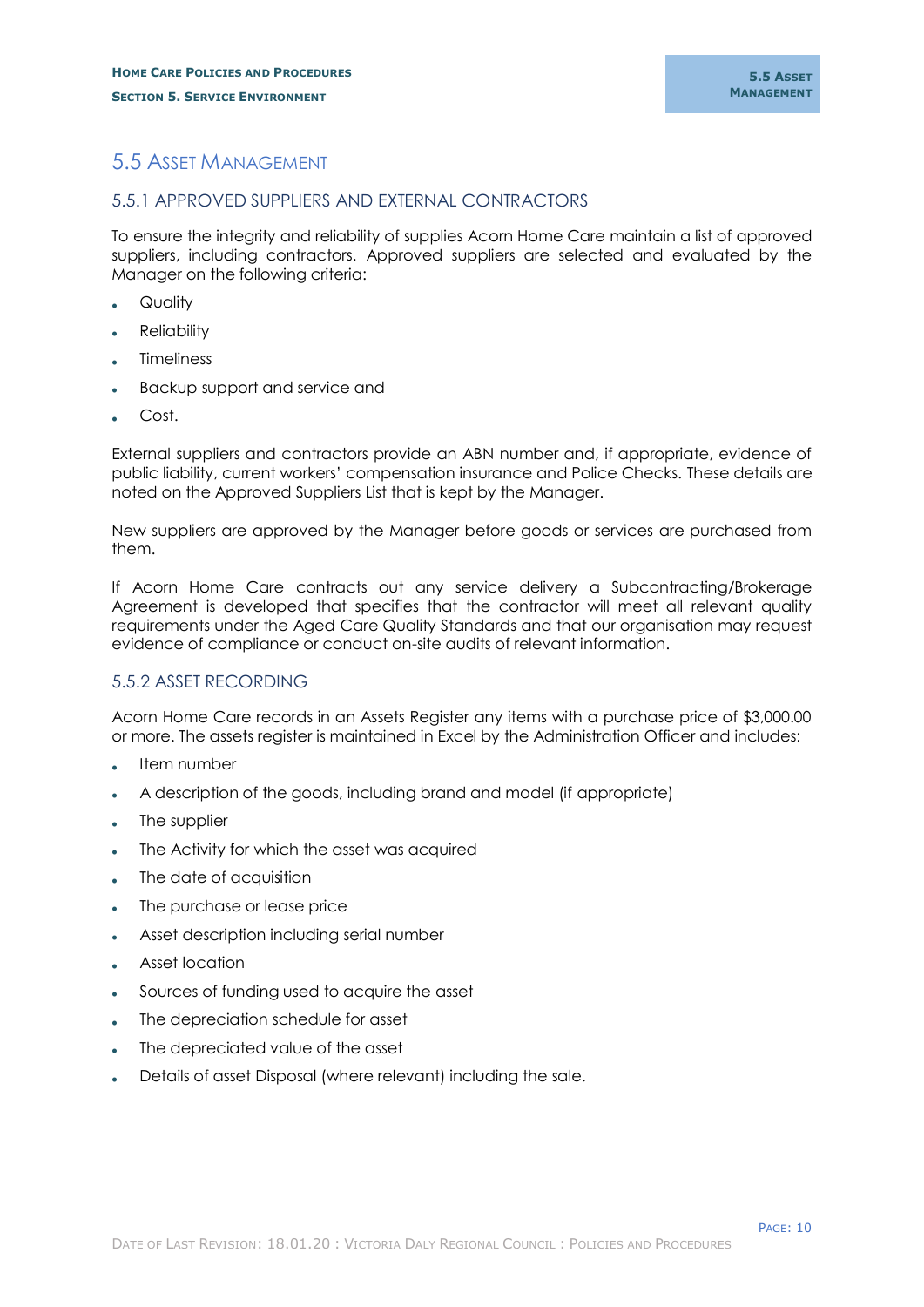#### <span id="page-12-0"></span>i) CHSP assets<sup>7</sup>

Acorn Home Care complies with the requirements of the CHSP Grant Agreement including the Commonwealth Standard Grant Conditions Supplementary Terms as follows:

- Any asset with a purchase price of \$10,000 or more, inclusive of GST, is recorded in the Acorn Home Care Assets Register including:
	- o Item number
	- o Description
	- o CHSP grant contributions
	- o Other contributions by Acorn Home Care and
	- o Other contributions by third parties
- We only use the Grant to purchase the assets specified in Item H of the Schedule
- The assets are used for the funded activity
- We obtain prior approval in writing if we want to use the Grant to purchase assets not specified in Item H of the Schedule
- We own the assets purchased with the Grant unless Item H of the Schedule states otherwise
- We follow all other requirements in relation to assets.

#### <span id="page-12-1"></span>5.5.3 INSURANCE

Acorn Home Care arranges all insurances required by funding providers including:

Public liability

-

- Workers' compensation
- Directors' and Officers' Liability
- Professional indemnity insurance
- Property fire
- Contents theft and burglary (replacement cost)
- Volunteer insurance personal accident and public liability
- Motor Vehicle Liability Insurance
- Compulsory Motor Vehicle Insurance.

#### <span id="page-12-2"></span>5.5.4 EQUIPMENT REGISTER (CONSUMER LOANS)

All equipment loaned to support consumers remains the property of Acorn Home Care, and is recorded in the Equipment Loans Register (in Excel) by the relevant Team Leader and maintained as per the maintenance schedule (see 5.5.6 Monitoring and Maintaining Equipment and Facilities).

Equipment is provided in a clean and serviceable state. When equipment is returned it is recorded in the Register, cleaned, checked and serviced as required. Cleaning is based on

<sup>7</sup> Australian Government CHSP Grant Agreement including the Commonwealth Standard Grant Conditions and the Supplementary Terms Clause 5 Equipment and Assets Effective as of 1 July 2018 p 1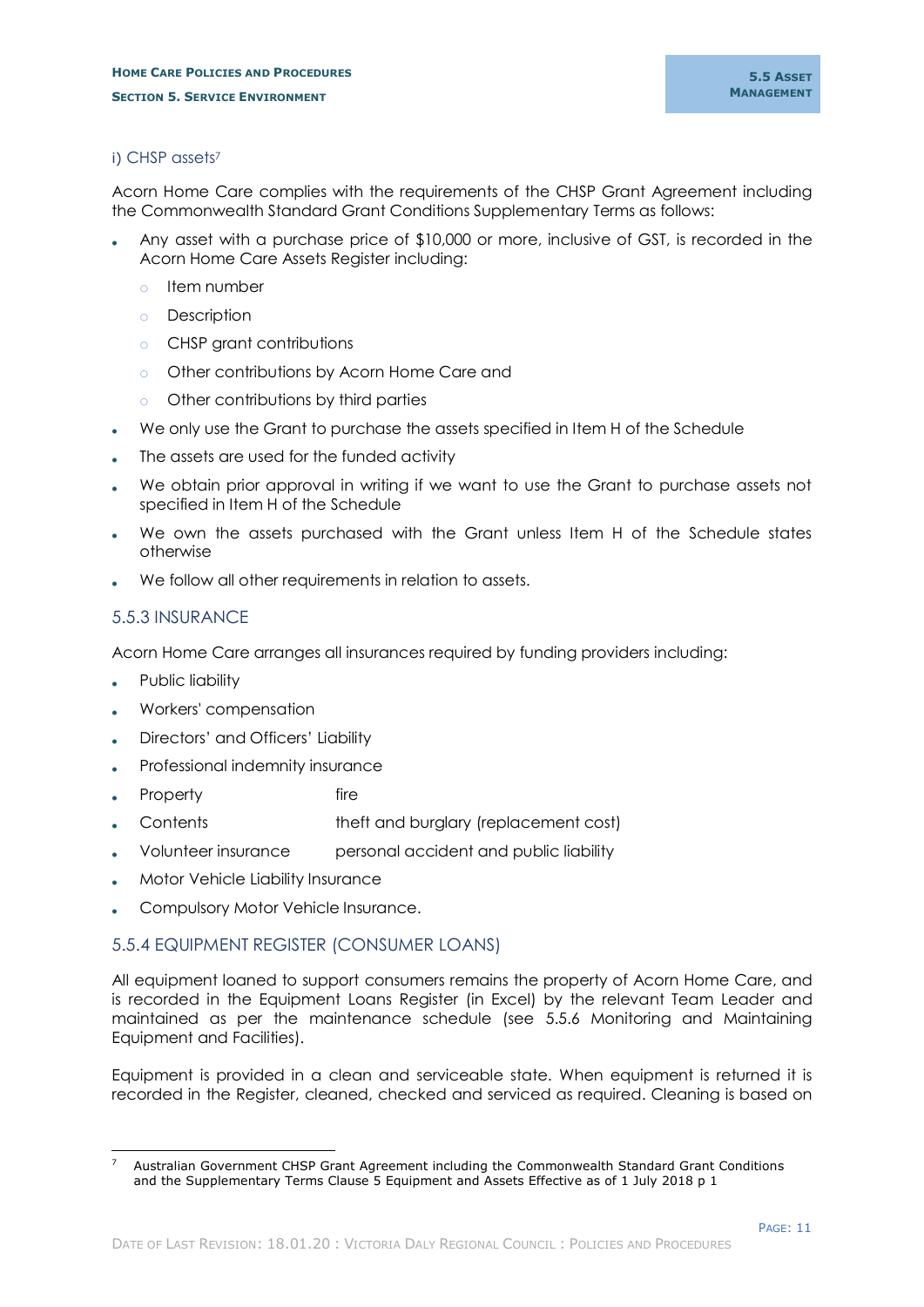infection control principles (see 2.6.8 Cleaning of Reusable Equipment/Single Use Equipment).

The Team Leader Administration ensures that all equipment is insured.

#### <span id="page-13-0"></span>5.5.5 STAFF AND VOLUNTEER VEHICLES

Staff and volunteers are not permitted to use their vehicles for work purposes if their vehicle insurance does not cover the vehicle for work purposes.

Staff and volunteers are required to provide a copy of their driver's licence, car registration and insurance and this is kept in their staff file and recorded in the Employment Checks Register.

### <span id="page-13-1"></span>5.5.6 MONITORING AND MAINTAINING EQUIPMENT AND FACILITIES

#### <span id="page-13-2"></span>i) Equipment register

The Administration Team maintains an Equipment Maintenance Register in Excel showing both programmed maintenance and ad-hoc maintenance for all equipment owned by our organisation including loan equipment for consumers. Should a consumer request medical or independent living support equipment (such as mobility aids, chairs, pressure relieving equipment) a referral is made to an Occupational Therapist to advise and support the equipment recommendation, use and monitoring.

The Administration Team is responsible for ensuring programmed maintenance is carried out as per the maintenance schedule. Ad-hoc maintenance is reviewed on an ongoing basis to identify if equipment needs to be replaced.

Vehicle servicing and maintenance is managed by the Administration team and recorded in the Excel based Vehicle Maintenance and Repairs Register.

#### <span id="page-13-3"></span>ii) Maintenance requests

Staff and volunteers report required maintenance on a Maintenance Request form. These are forwarded to the Administration Team who arrange required maintenance.

The process for dealing with the completed maintenance requests is described 8.9 Continuous Improvement (see 8.9.6 Continuous Improvement Forms/vii) Maintenance request).

#### <span id="page-13-4"></span>iii) Monitoring fridge and freezer temperatures

The Team Leader Meals and Transport ensures that records of food temperatures for receival, storage, heating and delivery of meals and cleaning records are maintained. Food safety principles are applied and the Team Leader Meals and Transport supervises the heating and movement of prepared meals to ensure safety.

For details on monitoring prepared meals see 4.5.2 (B) Meals – Onsite Production/v) Meal preparation).

#### <span id="page-13-5"></span>5.5.7 VEHICLE POLICY

#### <span id="page-13-6"></span>i) Key points

The use of vehicles is covered by our Vehicle Policy. Key points are: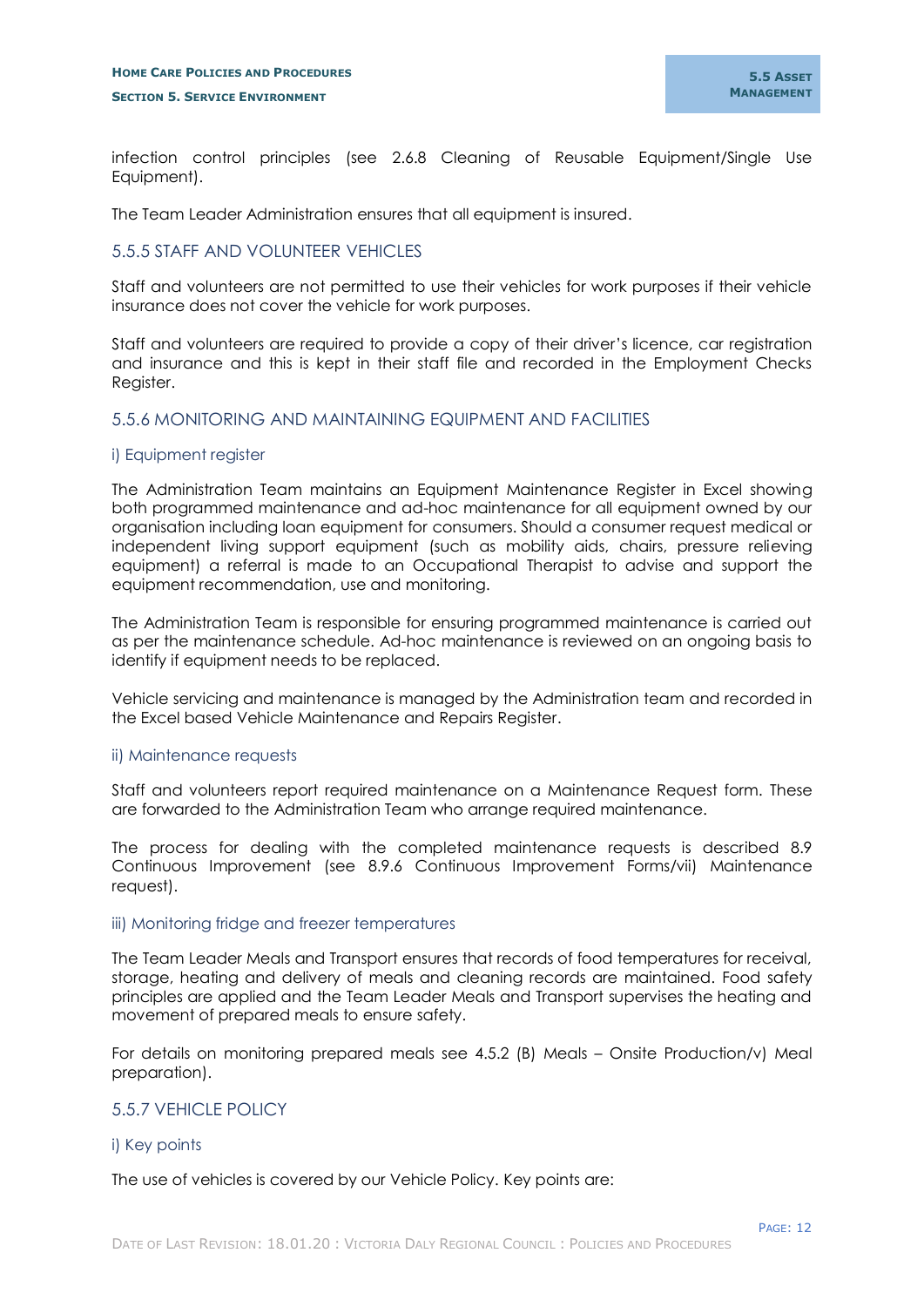### **HOME CARE POLICIES AND PROCEDURES SECTION 5. SERVICE ENVIRONMENT**

- All grant conditions relating to the use of vehicles are adhered to
- Staff have an appropriate current licence before using a vehicle
- All organisation-related vehicles are used solely for work purposes unless private use is agreed as a condition of employment and contain a first aid kit
- Vehicles are locked when unattended
- Users of vehicles:
	- o Ensure that the vehicle is tidy inside
	- o Has petrol
	- o Report any damage or issues with the vehicle
	- o Complete the Vehicle Log Sheet.

#### <span id="page-14-0"></span>ii) Motor vehicle accident procedures

Staff who have a car accident while driving an organisation-related vehicle follow the procedures outlined below:

- Stop at once
- As much as possible, ensure that the vehicle is not posing a further traffic hazard
- Assist anyone who might be injured
- Get the names and addresses of all witnesses to the accident
- Report the accident to the police.

If another vehicle is involved make sure you obtain and keep a record of the following information:

- The owner's name, address and telephone number
- The driver's name, address and driving licence number or other identification
- The name of the owner's insurance company
- The make, type and registration number of the car.

Identify yourself to the other driver, together with your name, address and registration number.

If the police attend, make sure you:

- Provide the police with all relevant information about yourself and the other driver
- Obtain and keep a record of the attending police officer's name, rank, number and station.

As much as possible try to recall and commit to memory (or write down) the details of the accident while they are still fresh in your mind.

Do not discuss the accident with anyone other than the police or our organisation's insurance company representative.

If personal injury or serious property damage is involved:

Phone a senior staff person and the insurance company at once.